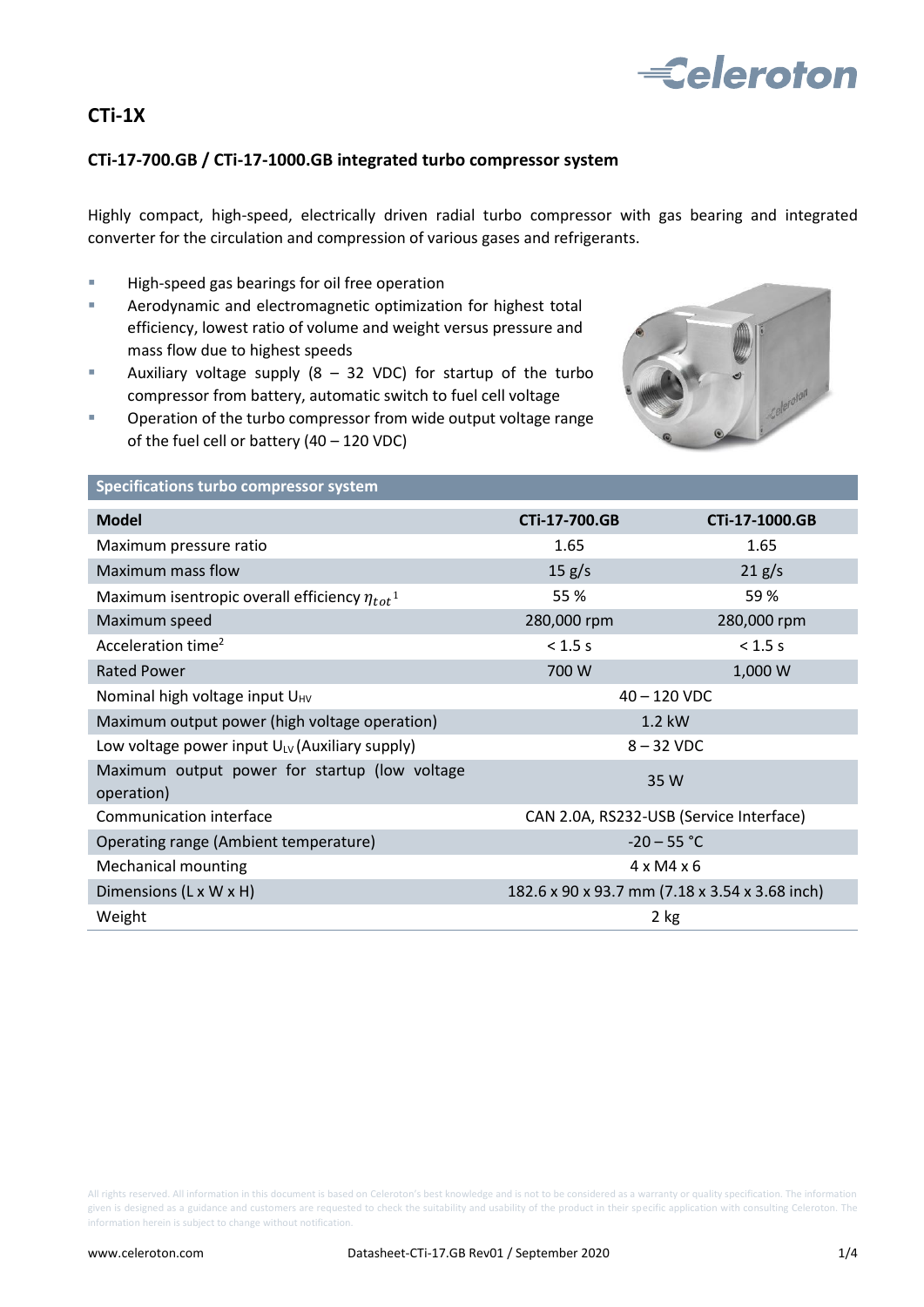

**Low voltage / High voltage input**

| CanH, CanL, CanGND                |  |
|-----------------------------------|--|
| TX, RX                            |  |
| $1 \times LV$ , $1 \times LV$     |  |
| $3 \times HV + 3 \times HV -$     |  |
| Protective earth input            |  |
| TE Connectivity / AMPSEAL 14 Pos. |  |
|                                   |  |

| <b>Cooling</b>              |                                |
|-----------------------------|--------------------------------|
|                             |                                |
| Liquid                      | 50% / 50% water glycol mixture |
| Coolant temperature         | $-20 - 55 °C$                  |
| In-/Outlet connector thread | 5/16-24 UNF                    |

**Converter grounding**

Grounding thread Grounding thread M4 x 6 (identical to mechanical mounting)

# **Drawing in mm [inch]**



All rights reserved. All information in this document is based on Celeroton's best knowledge and is not to be considered as a warranty or quality specification. The information given is designed as a guidance and customers are requested to check the suitability and usability of the product in their specific application with consulting Celeroton. The information herein is subject to change without notification.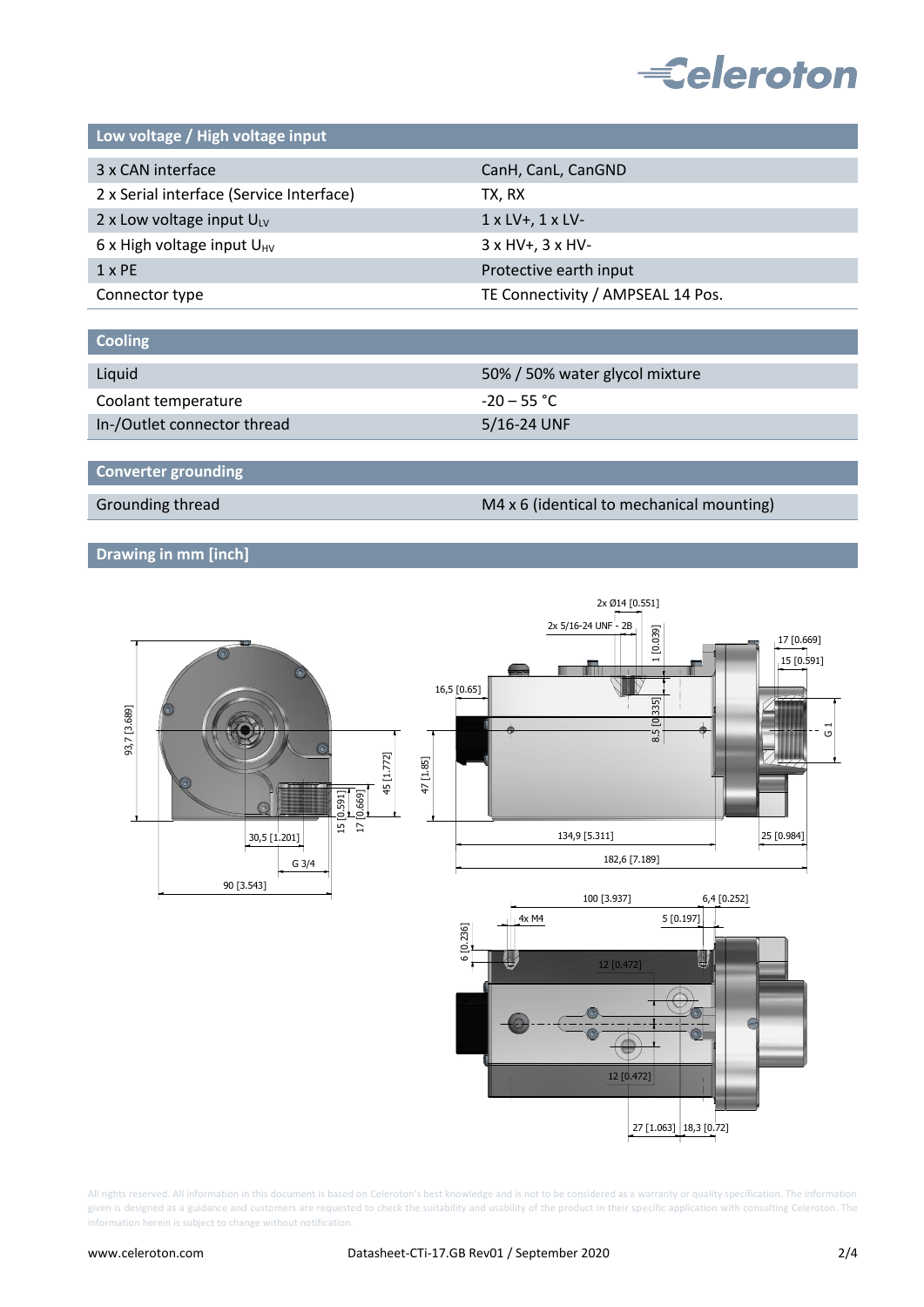# **Eeleroton**

### **Compressor map: overpressure operation - CTi-17-700.GB**



The specifications and compressor maps in this document refer to air (ISO 8778) at the inlet of the compressor: temperature:  $T = 293.15 K = 20^{\circ}C$ , absolute pressure:  $p_{in} = 1 bar abs$ .

Depending on custom specific operation conditions such as different inlet pressure and temperature, humidity, cooling conditions, the operation in environmental conditions with vibrations and/or depending on the combination of the compressor and the corresponding Celeroton converter, the compressor maps shown in this document may be different or may have additional limitations.

For technical details and further information, please refer to the user manual.

All rights reserved. All information in this document is based on Celeroton's best knowledge and is not to be considered as a warranty or quality specification. The inform given is designed as a guidance and customers are requested to check the suitability and usability of the product in their specific application with consulting Celeroton. The information herein is subject to change without notification.

*i*

*i*